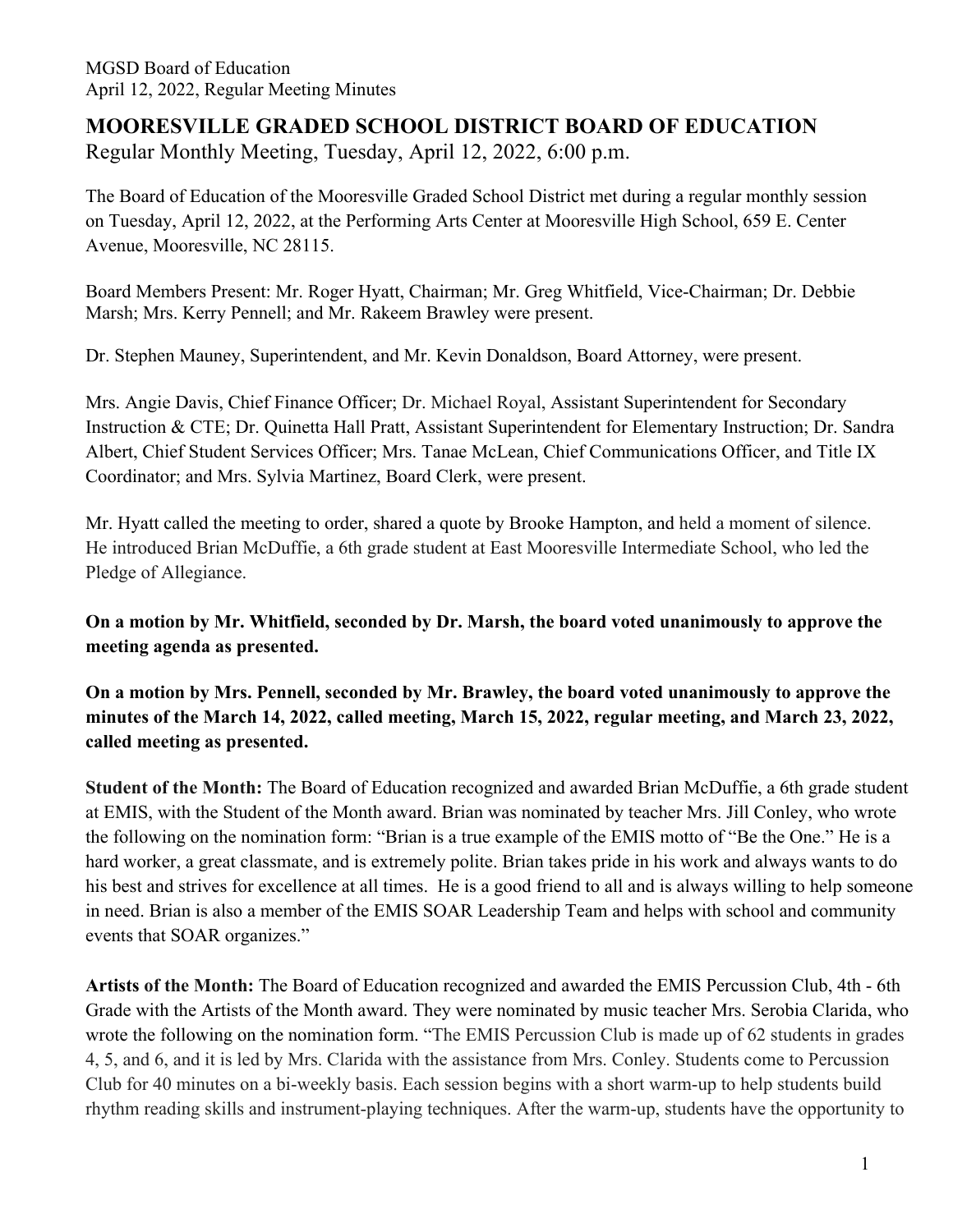play fun and upbeat music that is both current and engaging to them. The Percussion Club often gets to play for Ms. Pratt-Dixon and teachers who stop by for a listen. Mrs. Clarida is proud of all the Percussion Club members and their continued hard work and dedication."

**ABCD Award(s):** The Above and Beyond Call of Duty Award was presented to Mrs. Sandy Urbina, School Nutrition Assistant at Rocky River Elementary School. Mrs. Urbina was nominated by Dr. Chuck LaRusso, Principal at RRES, Ms. Alesia Hollingshead, School Nutrition Mgr., & Ms. Sharon Jayne, SLMC. They wrote the following on her nomination form: "We believe in the immeasurable worth of each and every child, and in turn, stay focused on nurturing and growing the "whole" child. Mrs. Sandy Urbina not only believes in this vision but demonstrates her commitment to it every day with every student she encounters. As a member of our outstanding cafeteria team, Mrs. Urbina has the pleasure of interacting with almost every child on a daily basis. She works diligently to quickly learn each child's name and always greets them with a warm smile. Sandy knows the importance of making a child feel special. She created and frequently updates the birthday wall in our cafeteria, so that each child can see their name proudly displayed on their special day. If you ask a student about Mrs. Sandy, they will tell you how nice she is, and how she always knows what type of milk they like best. Preparing and serving meals to our student body can be physically exhausting, but after a day of this hard work, Sandy does not go home. Instead, she visits our first-grade classrooms to work with our students on their academics. Peek into the classroom and you are likely to see Mrs. Urbina running a small group in math or working with a student one on one. Mrs. Casarella, one of our first-grade teachers, tells us that students always look forward to her visits. They are excited to show her what they know, and excited about the reward she brings them when they meet their learning goals. Sandy is an encouragement and, in a time when students need as many champions as they can get, that goes a long way! Recently, Mrs. Jayne, our School Library Media Coordinator, hosted our Book Fair without any fanfare, and seeking no recognition, Ms. Urbina asked who might not be able to purchase a book so that she could purchase a book from the book fair for them. from the Book Fair. Mrs. Urbina, thank you for going Above and Beyond the Call of Duty for our kids!"

### **Instructional Highlights: EMIS - "Guys in Ties, Girls in Pearls, and Soar!"**

Mrs. Tracy Pratt Dixon, Principal at East Mooresville Intermediate, introduced her staff members who presented the three EMIS 6th Grade Mentoring & Leadership Programs; "Guys in Ties, Girls in Pearls, and Soar." These three programs fulfill the Rigor & Relationships charge that Dr. Mauney gave our district at the beginning of the school year, where students are made to feel safe, loved, and supported. These programs help students build self-esteem, character, provides them with leadership skills, and help keep them focused. The EMIS teachers provided highlights of each of the programs, and students from each of the groups shared what they have learned and their positive experiences in being part of their groups. EMIS Teachers thanked parents and staff for all their support.

**Schedule Next Meeting:** The next regular school board meeting will be held on Tuesday, May 10, 2022, at the Performing Arts Center at Mooresville High School at 6:00 p.m.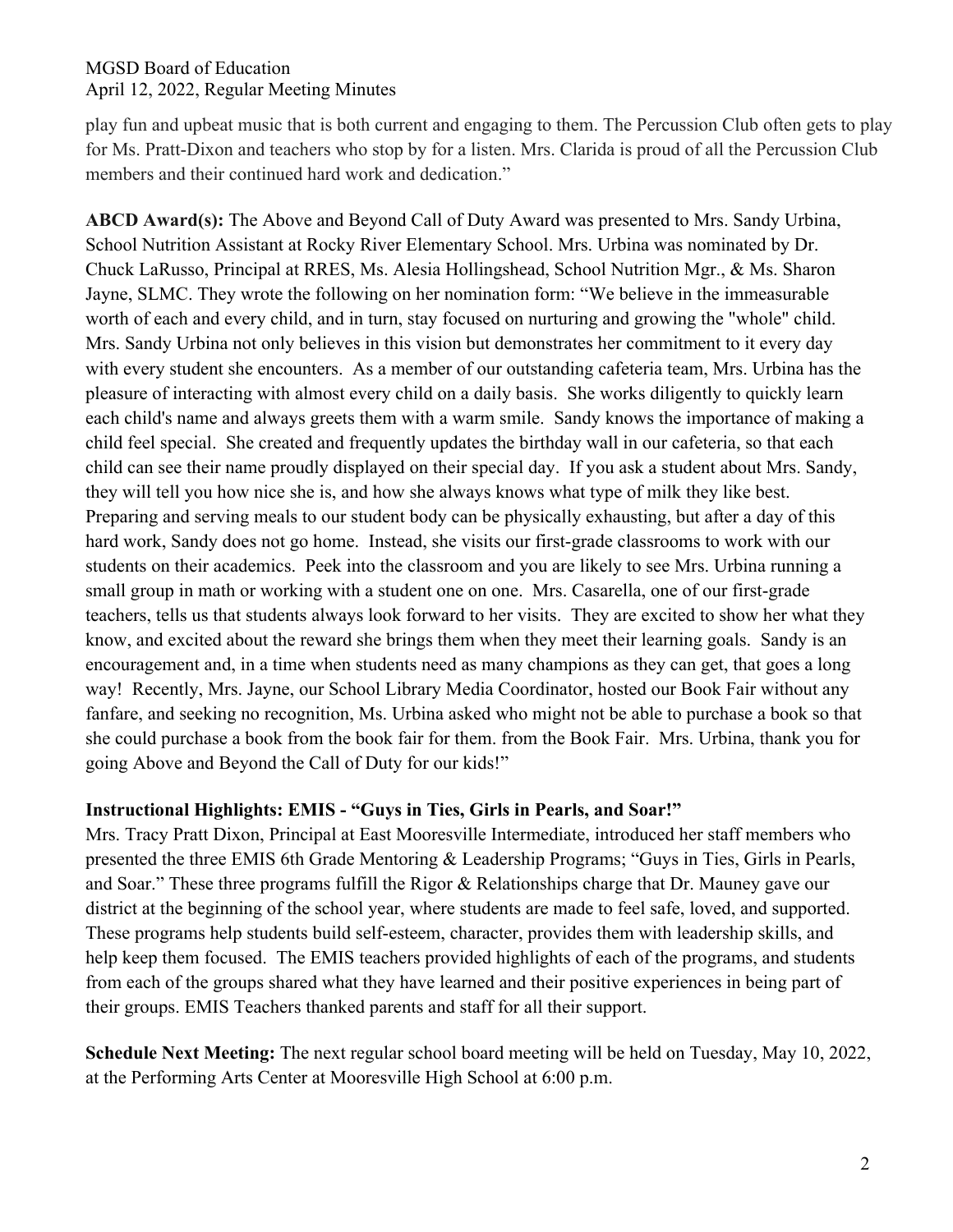# **Staff Reports:**

A. **Construction Report:** Dr. Royal provided an update on the construction projects at Park View Elementary, South Elementary, and the Selma Burke Middle School. He reported that masonry and block work on the gymnatorium's and kitchen renovations continue at Park View and South Elementary. At Parkview Elementary the concrete floors in the gym will be poured in the next few weeks and the kitchen has been painted. At South Elementary the kitchen walls are being raised and the new floors will be poured next week. Dr. Royal shared that construction and site work at Selma Burke Middle School continues and advised that the concrete slabs in the athletic wing and gym have been poured, and masonry work is underway. Dr. Royal provided an update on the athletic programs at MMS and MHS and shared that both schools are enjoying strong athletic seasons.

B. **Auxiliary Report:** Dr. Smith was attending a conference, and an Auxiliary Report was not provided.

- C. **Instructional Reports:** Dr. Royal provided an update on the secondary grade levels at Mooresville High School and Mooresville Middle School and shared that our MGSD Assistant Principals were recognized last week during National Principal Week for all that they do for our students, staff, and families each day. He provided upcoming staff appreciation dates for principals, administrative assistants, teachers, and school lunch heroes. Dr. Royal reported Mooresville Middle School has completed their 3rd Check-In assessments and advised that data meetings to review the results will be held soon. He reported that caps and gowns were distributed to the MHS Class of 2022, MHS Prom will be held at the Charles Mack Citizen Center on April 30, 2022, and the Senior Spring Capstone presentations will be held virtually on May 11, 2022. Finally, Dr. Royal provided the dates for the upcoming CTE and NAF Academy events and advised that 471 AP exams will be given to MHS students beginning on May 2-13, 2022. Dr. Pratt provided an update on the K-6 grade levels and shared that the online kindergarten registration for the 2022-2023 school year continues to go well. She reported that 261 kindergartners have already been registered, registration will continue throughout the summer, and the Kindergarten Readiness Assessment will be held at each elementary school on Monday, April 25, 2022. She reported that curriculum and pacing plans are underway and advised that most grade levels have completed their pacing. Dr. Pratt gave an overview of the K-6 curriculum, provided a LETRS update, and advised teachers are currently in LETRS training, cohort #3. Principals, reading specialists, and coaches will begin the LETRS coursework this summer. Dr. Pratt shared that she recently attended NCStar Training sessions facilitated by representatives from the NC Department of Public Instruction (NCDPI), who praised MGSD and our Principals for the quality of the School Improvement Plans submitted. Finally, Dr. Pratt advised that 6th grade Gateway Project Presentations at East Mooresville Intermediate will be held on April 21-22, 2022, and at Mooresville Intermediate on April 25-26, 2022.
- D. **Student Services Report:** Dr. Albert provided an updated Student Services report and shared that the MGSD Exceptional Children (EC) department recently met all the 2019-2020 NCDPI requirements. She shared the indicators NCDPI uses to monitor public schools to ensure that public agencies are improving educational results for all children with disabilities, and that they meet the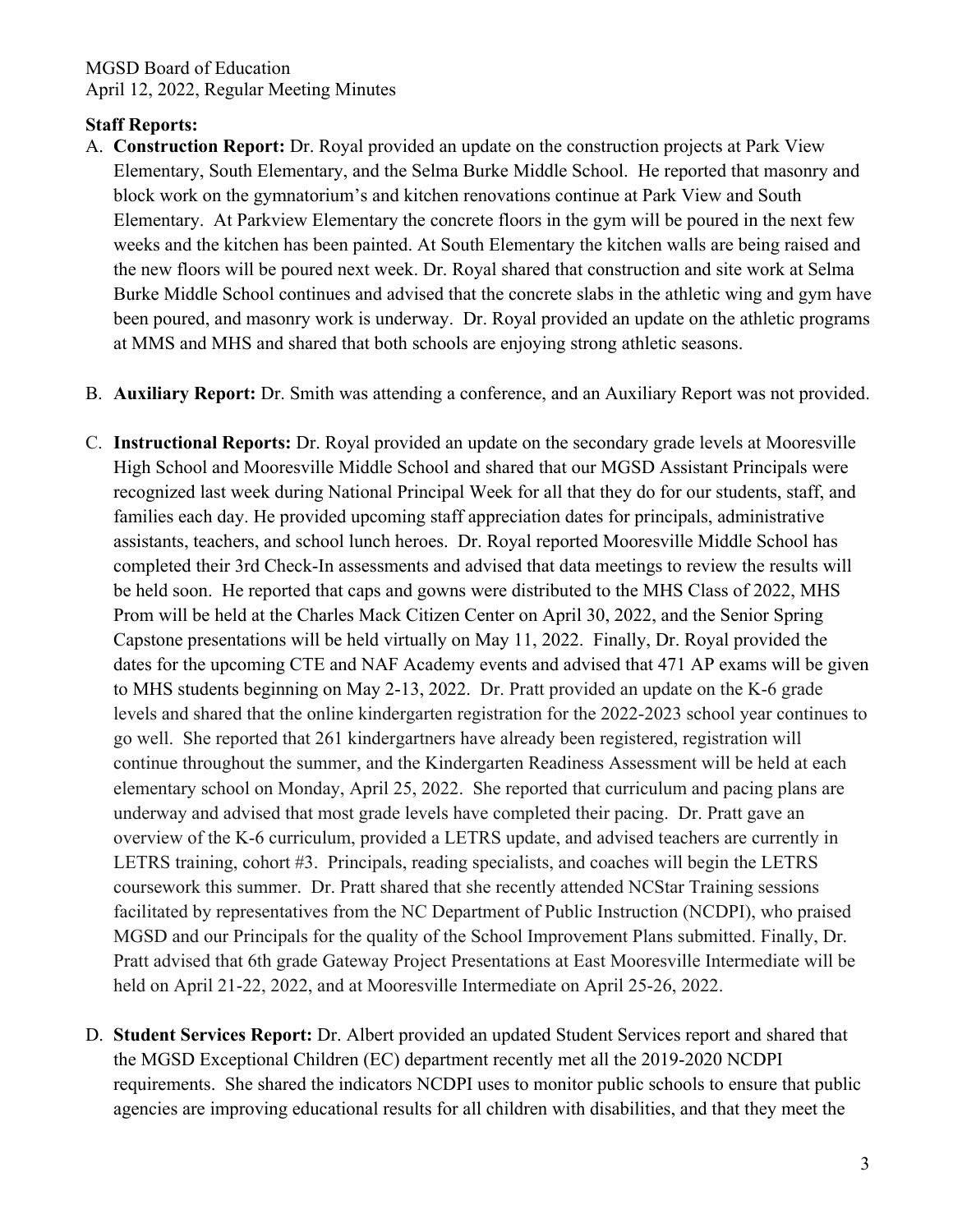program requirements. Dr. Albert advised that the Virtual Resource and Transition Fair recently held went well and will be planning on organizing an in-person Fall Conference where parents can interact with vendors and acquire access to outside resources. She shared that the EC staff and student services teams are busy meeting with students and small groups as students prepare for the end of the school year, graduation, and new school transitions.

- E. **Business Services Report:** Mrs. Davis reported that the state recently released information on estimated average daily membership numbers for fiscal and position allotment planning purposes and advised that plans are currently underway for the 2022-2023 fiscal year. She shared that beginning in May, members of the executive team will participate in allotment conferences with MGSD school principals to discuss personnel and program needs. Mrs. Davis stated that the Finance Department has been collaborating with department directors on budget and payroll planning for upcoming summer events to help ensure compliance.
- F. **Human Resources Report:** Dr. Medlock was in a conference, and a Human Resources Report was not provided.
- G. **Public Communications Report:** Mrs. McLean provided an updated COVID-19 report for MGSD staff and students since our last board meeting on March 15, 2022, and shared that 1 staff member was reported as COVID-19 positive and isolated. Mrs. McLean reported that due to the overwhelming response and to accommodate over 800 families, the upcoming Picnic in the Park community event will be held at Coach Joe Popp Football Stadium. She shared that the "Your Life Speaks" school and community event with speaker Nathan Harmon, went well and positive feedback has been received from students and the community. Mrs. McLean provided an update on the MGSD Mooresville Motivators Volunteer Initiative program, advised a training was held on April 8, 2022, and advised that MGSD will use Sign Up Genius, a free online volunteer management tool for the program. Mrs. McLean reported that she recently met with members of MENTOR NC and provided an overview of the organization that serves the mentoring field by providing resources for youth-serving mentor programs through evidence-based standards, innovative research, and essential tools. She advised that after completing the MENTOR NC application, MGSD qualified to receive 50 hours of free technical training. Lastly, Mrs. McLean shared that the MGSD Annual Nursing Review recently conducted by Kim Richau, Regional Nurse Consultant, went very well, and the nurses at MGSD received great results and feedback.
- H. **Superintendent's Report:** Dr. Mauney shared that this is a busy and exciting time of the year in the Mooresville Graded School District, with lots of activities and preparations occurring at all of our schools in preparation for the end of the school year. He advised that MGSD and staff will remain focused on making each remaining day count, and on finishing the 2021-2022 school year strong.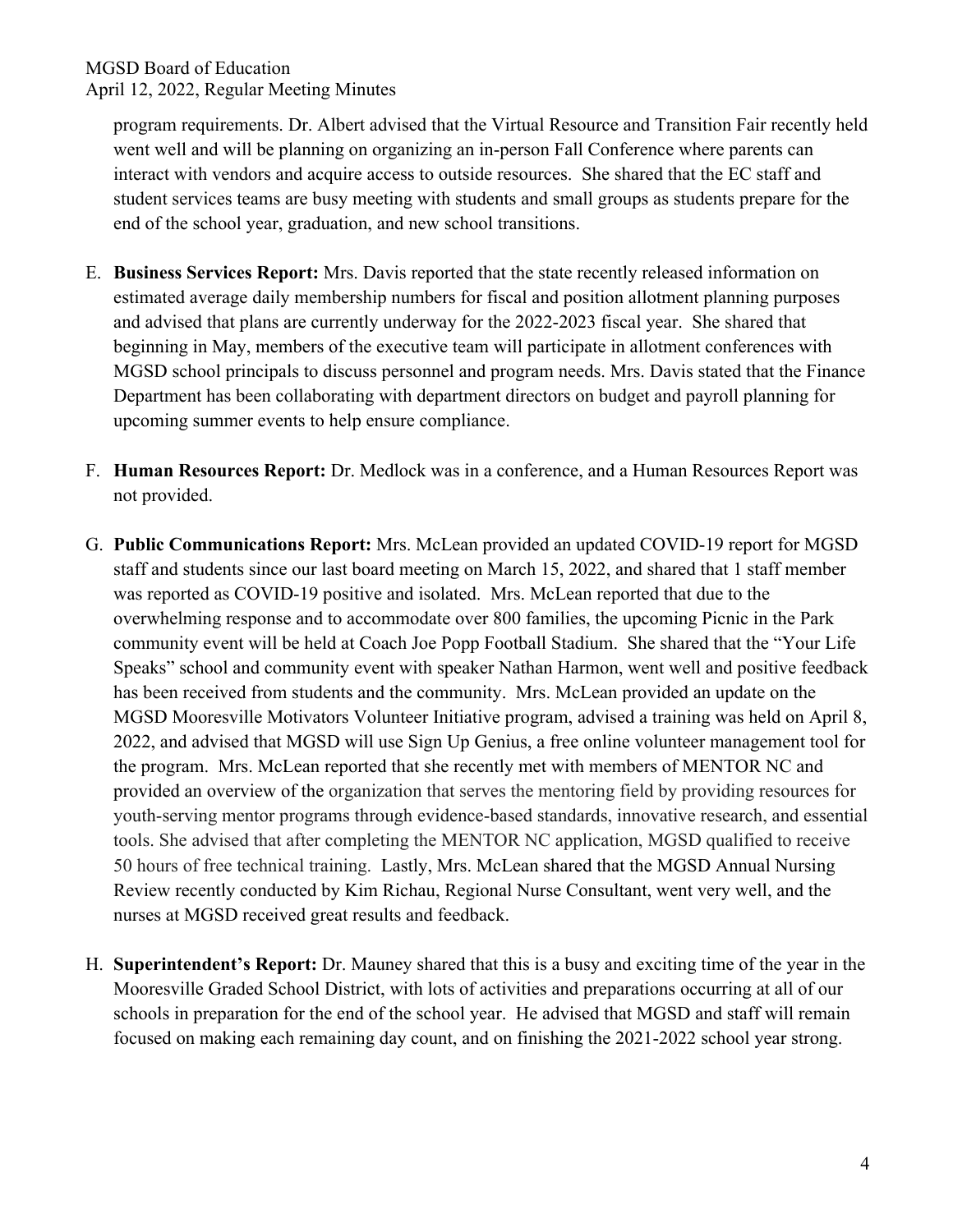I. **Board Events and Announcements:** Mr. Hyatt highlighted some of the upcoming events as listed on the April and May calendars that are included in the April board packet.

# **Presentation of Additional Information/Documentation to Begin the NCSBA Facilitated**

**Superintendent Search Process:** Mr. Sam Thorpe, NCSBA Attorney, presented several documents for the board to review and approve in order to begin the advertising, application, and community and staff input portion of the NCSBA superintendent facilitated search process. The documents presented included the following: two draft superintendent search timelines; a draft superintendent vacancy announcement; a list of vacancy advertising options; a sample application; and two community and staff sample surveys.

**Approval of NCSBA Superintendent Search Sample Timeline:** Mr. Thorpe presented the NCSBA superintendent search sample timelines  $\#1 \& \#2$  and requested board approval. **On a motion by Mr. Whitfield, seconded by Mr. Brawley, the board voted unanimously to approve the NCSBA Superintendent's Search Sample Timeline #2, and as presented.**

**Approval of NCSBA Draft Superintendent Vacancy Announcement:** Mr. Thorpe presented and requested board approval of the NCSBA draft superintendent vacancy announcement. **On a motion by Mrs. Marsh, seconded by Mrs. Pennell, the board voted unanimously to approve the draft Superintendent Vacancy Announcement with minor changes in wording and the May 23, 2022, application deadline, and as presented.**

**Approval of NCSBA Vacancy Advertisement Options:** Mr. Thorpe presented and requested board approval of the NCSBA superintendent vacancy advertisement options. **On a motion by Mr. Whitfield, seconded by Mrs. Pennell, the board voted unanimously to approve the NCSBA Superintendent Vacancy Standard Advertisement option, which includes advertising the Mooresville Graded School District Superintendent Vacancy on the American Association of School Administrators website for 30 days and as presented.**

**Approval of NCSBA Superintendent Application & Specific Short Answer Questions**: Mr. Thorpe presented and requested board approval of the NCSBA superintendent online application and the selection of 3-5 specific short answer questions, as listed on page 9 to be included on the MGSD superintendent application. **On a motion by Mr. Whitfield, seconded by Dr. Marsh, the board voted unanimously to approve the NCSBA Superintendent Online Application, that will include the short answer questions #'s; 1, 3, 5, 6, and 8, as listed on page 9 of the sample application and as presented. The NCSBA Superintendent Online Application will require the applicants to briefly describe any significant accomplishments, innovation, and other experiences they have had in the following areas: Instructional Leadership; Personnel Relations/Administration; Organizational planning and team building; Fostering community relations and/or intergovernmental partnerships; and Success in working with diverse populations.**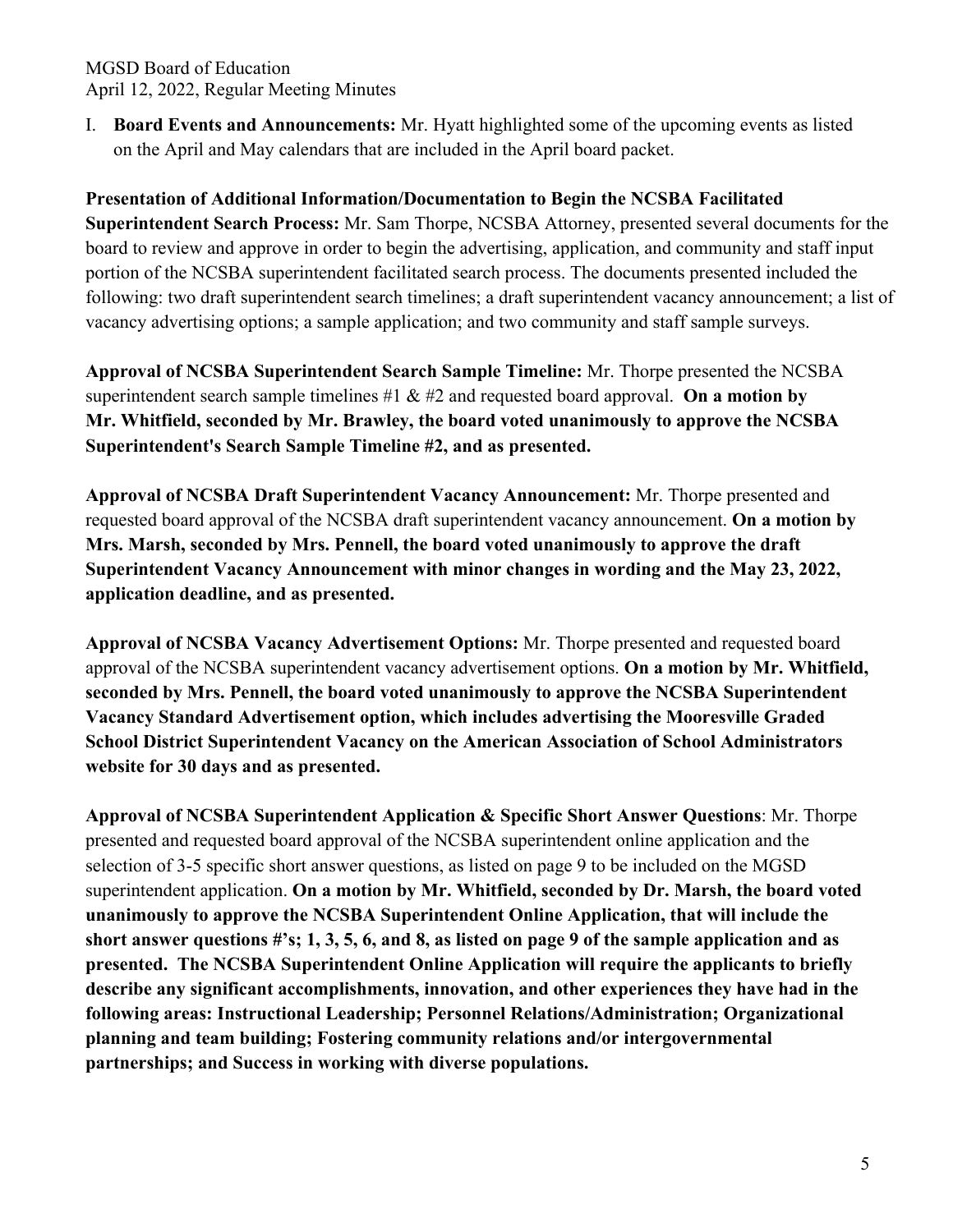**Approval of NCSBA Specific Essay Questions on Superintendent Application:** Mr. Thorpe presented and requested approval of three NCSBA specific essay questions, as listed on page 10 of the sample NCSBA online superintendent application to be included on the MGSD superintendent online application. **On a motion by Mr. Brawley, seconded by Mr. Hyatt, the board voted unanimously to approve the NCSBS Specific Essay Questions on the sample superintendent application questions #'s; 3, 5, and 6, (with minor wording corrections on question #6), and as presented. The NCSBA specific essay questions on the online application will require the applicants to provide specific details and refer to any school and/or school-district data and other relevant evidence to support their responses to the questions.** 

**Approval of NCSBA Community & Staff Surveys #1 and #2:** Mr. Thorpe presented and requested board approval of the NCSBA community and staff surveys that will be available to the community and staff to provide their input in the MGSD superintendent search process. Two versions of each survey were presented to the board for consideration. Dr. Mauney gave his recommendation to the board to approve the community and staff surveys, #2. **On a motion by Mr. Brawley, seconded by Dr. Marsh, the board unanimously approved the NCSBA Community Survey #2 and Staff Survey #2 as presented. The approved community and staff surveys will be available April 13 - 29, 2022.**  Mr. Thorpe will present the board the community and staff survey results at our May board meeting.

**Discussion & Approval of Interim Superintendent Appointment:** Mr. Hyatt and the board members discussed the appointment of an interim superintendent, who will provide leadership to the Mooresville Graded School District and allow the seamless transition from Dr. Mauney's retirement on June 30, 2022, and until the MGSD superintendent vacancy is permanently filled. Mr. Hyatt made the recommendation to appoint Dr. Michael Royal, currently the MGSD Assistant Superintendent of Secondary Education & CTE, as the MGSD interim superintendent. Mr. Hyatt and the board members each expressed their thoughts and shared that Dr. Royal has the experience, knowledge, and leadership skills necessary to take on this interim position. **On a motion by Mr. Hyatt, seconded by Mr. Whitfield, the board unanimously approved the appointment of Dr. Michael Royal as Interim Superintendent of the Mooresville Graded School District, that will begin on July 1, 2022, and until the MGSD superintendent vacancy has been filled.** 

**Approval of MGSD 2022-2023 School Start and End Times:** Dr. Mauney presented and requested board approval of the 2022-2023 school start and end times. He shared that the time adjustments for the 2022-2023 school year will alleviate our bus delays due to the bus driver shortages, and are necessary due to the following factors: Increasing the times between start and end times between school grade bands will allow more time for the school buses to complete their bus routes and arrive at schools on time for the beginning of the day and at dismissal; and the time adjustments will equalize the length of the instructional day at each school across the district to 7 hours, increasing the K-6 grade levels from the current 6 hours and 45 minutes school day to a 7 hour day. **On a motion by Mrs. Pennell, seconded by Dr. Marsh, the board voted unanimously to approve the MGSD 2022-2023 School Start, and End Times, as presented.**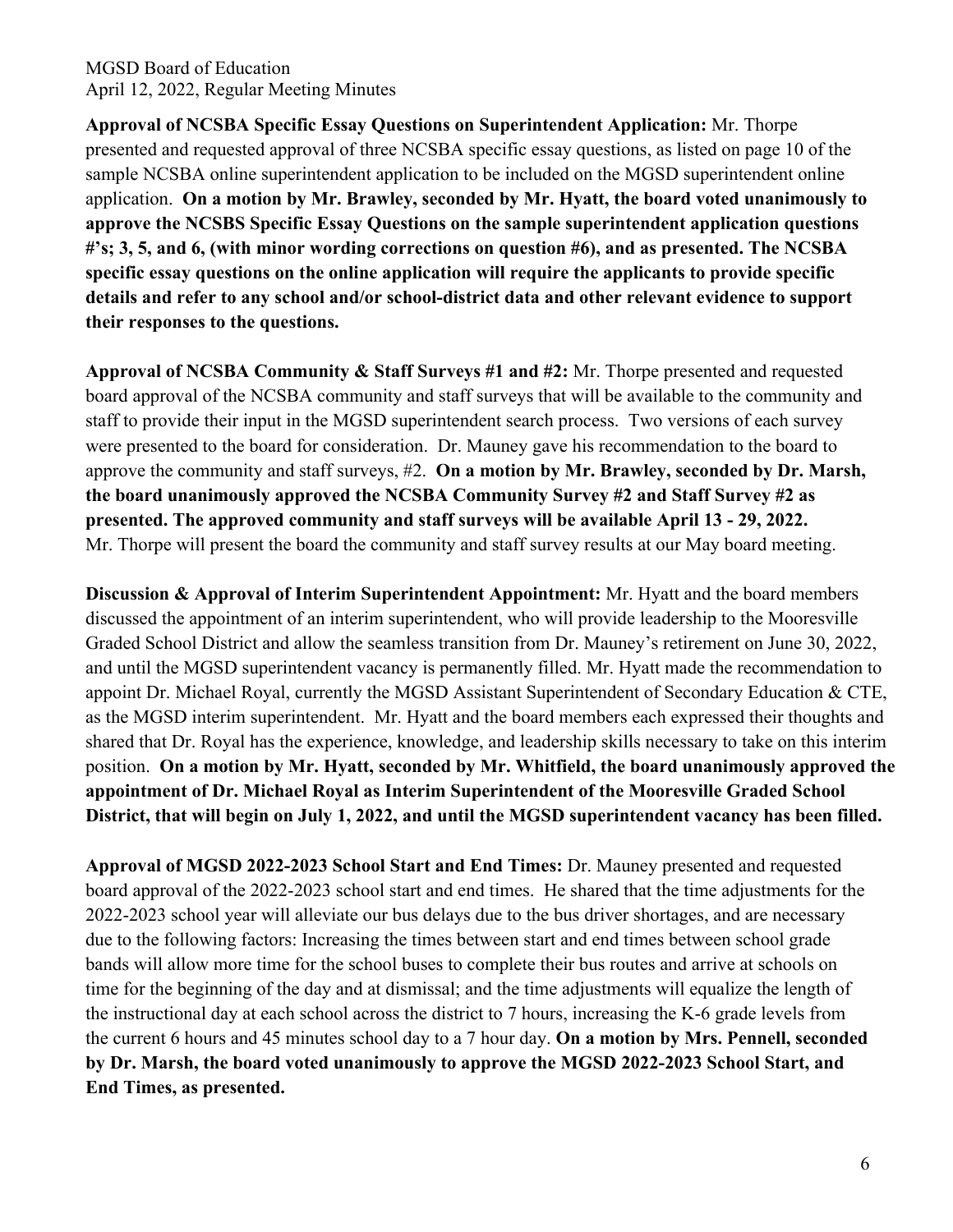**Board Policies - For Approval:** Mrs. Davis presented and requested board approval of the following board policies that were presented at our March board meeting. **On a motion by Dr. Marsh, seconded by Mr. Whitfield, the board voted unanimously to approve the board policies as presented.**

| <b>Policy Number(s):</b> |                   | Name(s):                                       |
|--------------------------|-------------------|------------------------------------------------|
|                          | a) $1310/4002$    | Parental Involvement                           |
|                          | b) 1720/4030/7235 | Title IX Nondiscrimination on the Basis of Sex |
|                          | c) $2125/7315$    | Confidential Information                       |
|                          | d) $2302$         | Remote Participation in Board Meetings         |
|                          | e) $3100$         | Curriculum Development                         |
| $\ddot{\phantom{1}}$     | 3410              | <b>Testing and Assessment Program</b>          |
| $\mathbf{g}$             | 3420              | <b>Student Promotion and Accountability</b>    |
| h)                       | 3460              | <b>Graduation Requirements</b>                 |
| 1)                       | 4135              | <b>Tuition for Discretionary Admissions</b>    |
| j)                       | 4400              | Attendance                                     |

**Board Policies - First Reading:** Mrs. Davis presented the following 9 board policies being presented for first reading. These policies will be reviewed by the board and brought for Approval at the May board meeting.

| <b>Policy Number(s):</b> |                   | Name(s):                          |
|--------------------------|-------------------|-----------------------------------|
|                          | a) 3225/4312/7320 | Technology Responsible Use        |
|                          | b) $4050$         | Children of Military Families     |
|                          | c) $4120$         | Domicile or Residence Requirement |
|                          | d) $4150$         | Student Assignment                |
|                          | e) $4152$         | Unsafe School Choice Transfer     |
| f                        | 4300              | <b>Student Behavior Policies</b>  |
|                          | g) 4316           | <b>Student Dress Code</b>         |
|                          | $h)$ 4700         | <b>Student Records</b>            |
| $\mathbf{i}$             | 4720              | <b>Surveys of Students</b>        |

**Public Comments:** Mr. Kevin Donaldson, Board Attorney, provided the MGSD Public Comment Guidelines and advised that each person would be given 3-minutes to address the board. He introduced the following individuals, as listed on the public comment sign-up sheet, who both shared comments regarding the new superintendent search. The public comment session began at 7:50 p.m. and concluded at 7:59 p.m.: *Kristen Belanger, 116 Tulip Drive, Mooresville, NC; Allen Richter, 913 Fieldstone Road, Mooresville, NC.* 

**Approval of Board Policy: Face Coverings - 4231/5021/7263:** Dr. Mauney presented and requested board approval of the MGSD Board Policy: Face Coverings - 4231/5021/7263.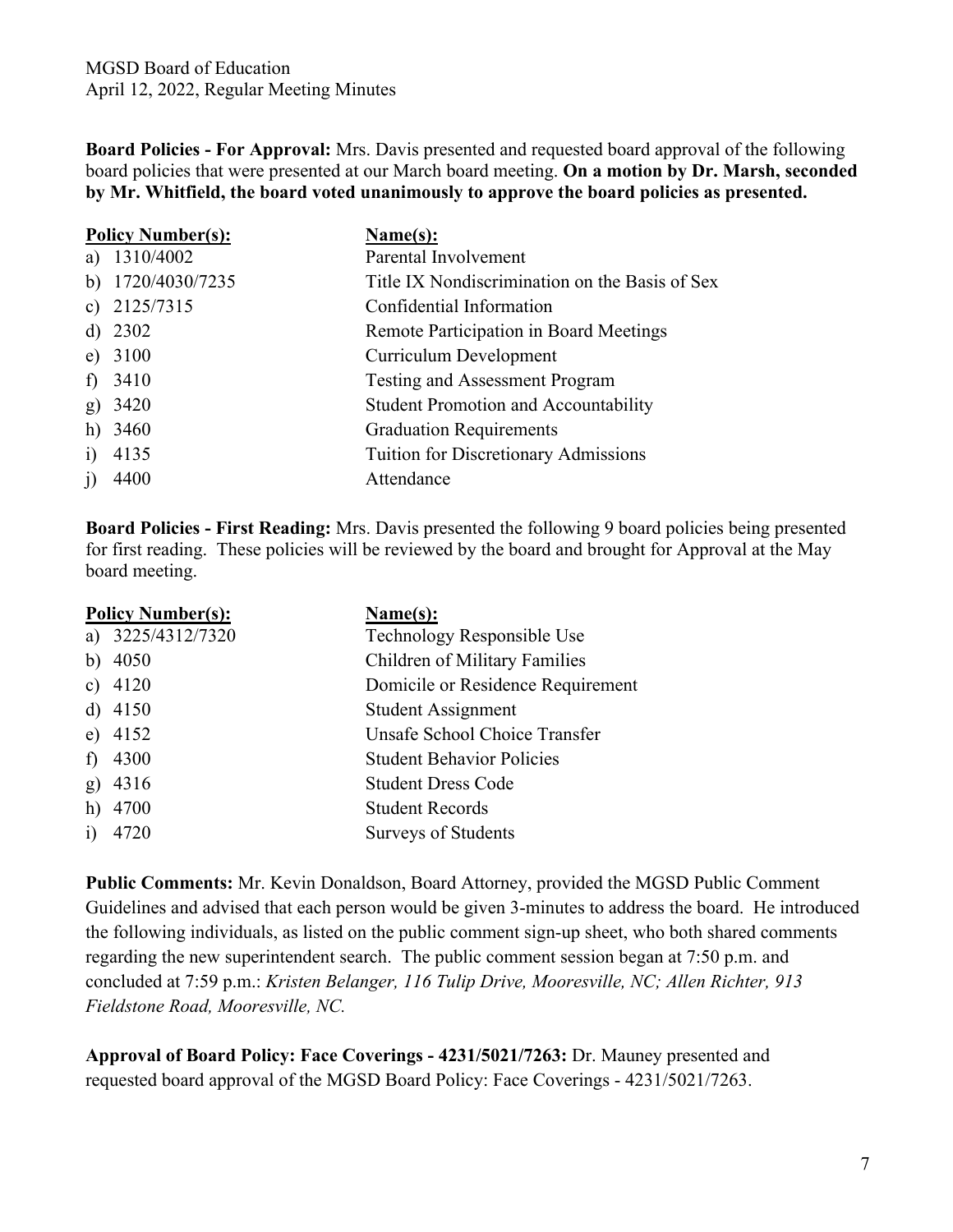In accordance with the requirements in Senate Bill 654, school boards must approve a face covering policy each month for the remainder of the 2021-2022 school year. He made his recommendation for the board to approve the MGSD current Face Covering policy, as approved last month. **On a first motion by Mrs. Pennell, seconded by Dr. Marsh, the board voted unanimously to approve the Face Covering Policy 4231/5021/7263 as follows: Face covering optional at all MGSD schools and facilities, no contract tracing, and no exclusion of individuals who are close contacts; not COVID-19 positive; sick or symptomatic. If an individual tests positive for COVID-19, they will need to isolate at home for five days and be symptom free for 24 hours. The board will revisit the MGSD face covering policy at the next board meeting on May 10, 2022.**

Mr. Hyatt, under G.S. §143-318.11 (a)(6) & (a)(3), announced the board would go into a closed session to review personnel and consult with the board attorney. **On a motion by Mr. Whitfield, seconded, by Mr. Brawley, the board voted unanimously to go into closed session.**

**On a motion by Dr. Marsh, seconded by Mr. Whitfield, the board voted unanimously to adjourn from the closed session**.

**On a motion by Mrs. Pennell, seconded by Mr. Brawley, the board voted unanimously to approve the personnel list as recommended by the Superintendent.**

#### **New Employees:**

Kelley Calloway, 6th Grade Teacher, MIS, 4/6/2022 Tamantha Yates, 5th/6th Grade ELA Teacher, MOA, 4/4/2022 Ashley Adams, Substitute, School Nutrition, 4/11/2022 Dorothy Brunnhoelzl, Substitute, School Nutrition, 4/11/2022 John Campbell, AM/PM Driver/Substitute Monitor, Transportation, 3/17/2022 Kimberly Fraber, Substitute Teacher, 3/25/2022 Chureka Garlin, Substitute, School Nutrition, 3/16/2022 Gina Glasser, Floating District Custodian, MGSD, 4/4/2022 Eleanor Hand-Thoennes, Substitute Teacher, 3/25/2022 Alexandria Newrones, Substitute Teacher, 4/11/2022 Charles Parker, Front Office Support/Receptionist, MHS, 3/28/2022 Valerie Smith, Substitute, School Nutrition, 4/4/2022 Maria Vargas, Substitute, School Nutrition, 3/17/2022 John Whalen, Substitute, School Nutrition, 3/29/2022

### **Promotions/Changes:**

Heather Cook, Curriculum/Instructional Management Coordinator, MHS, 8/3/2022, Transferred from Marketing Education Teacher at MHS Kressa Dowling, EC Teacher, EMIS, 8/3/2022, Transferred from EC Teacher at MOA/EMIS Alaina Shaw, Teacher, PVES, 8/3/2022, Transferred from Teacher Assistant at PVES Jenna Sullivan, Teacher, PVES, 8/3/2022, Transferred from Teacher Assistant at PVES Cindy Watson, Interim English Teacher, MHS, 4/4/2022-6/1/2022, Additional Assignment: Substitute Teacher